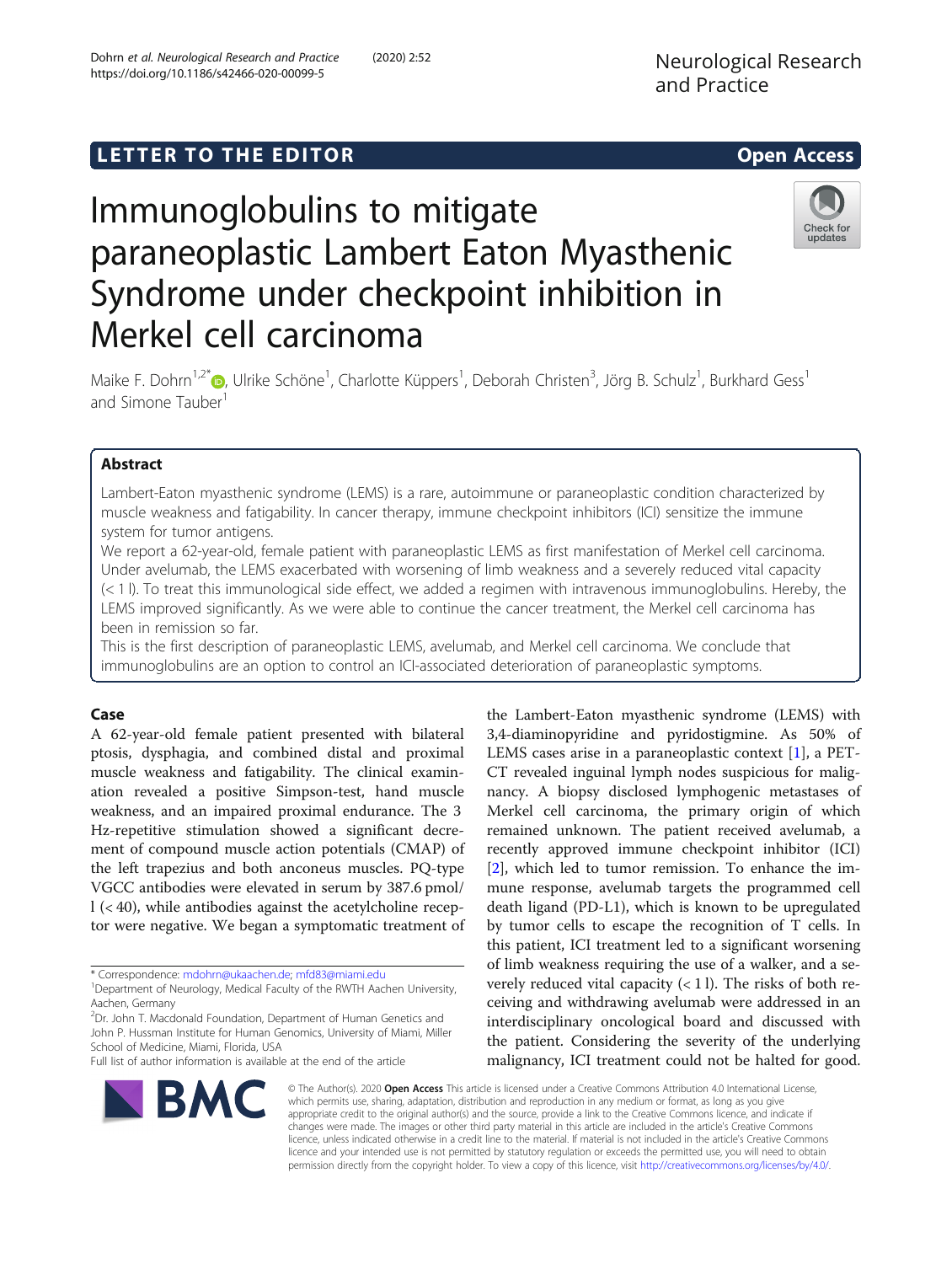For the same reason, cell-depleting immunosuppressants such as rituximab were not our first choice of treatment, especially as the combination of such drugs with avelumab has never been examined. Plasmapheresis was discussed as an option, but not preferred considering that a longterm therapy was needed. As the patient already hat type 2 diabetes mellitus and osteoporosis, we aimed at avoiding a repetitive or long-term steroid treatment as well. An immediate intervention with intravenous immunoglobulins in a dosage of 2 g/kg body weight over five consecutive days enabled a subjective improvement of symptoms. We continued the immunoglobulin treatment in an intermittent dosage of 1 g/kg body weight every four weeks, which was well tolerated. The patient reported a dynamic worsening of symptoms in the last week before and a subjective improvement following immunoglobulin treatment. After six-months, an improvement in proximal strength enabled her to walk up to 500 m. The endurance tests of both arms and legs had normalized. The distal muscle strength was still impaired, and the Simpson test remained positive. The vital capacity was 1.5 l, and the Besinger's score had declined from 6 to 4 points. The former decrement of the left trapezius muscle was no longer reproducible. Following tetanic stimulation, there was a significant CMAP increment of the abductor digiti minimi muscles on both sides (Fig. 1a, b). An anconeus muscle decrement became apparent in the 3 Hz repetitive stimulation of both radial nerves (Fig. 1c). The Merkel cell carcinoma has so far been in complete remission.

## **Discussion**

Enabling the immune system to resist elaborate tumor escape strategies such as PD-L1 expression, the concept of immune checkpoint inhibition has won the Nobel prize in 2018. Antagonists against this or other ligands and receptors, however, can lead to the collateral offense of other targets including the pre-synaptic calcium channel VGCC that structurally resembles certain tumor antigens [\[3,](#page-2-0) [4](#page-2-0)]. A paraneoplastic LEMS can precede the tumor diagnosis by several years [[1](#page-2-0)]. There are no trial-based data on using ICI drugs in cases of pre-existing paraneoplastic syndromes [[5](#page-2-0)], especially if the tumor stage prevents other alternatives.

This patient is the first case receiving avelumab despite having a paraneoplastic LEMS. Other authors described four patients with avelumab-treated thymoma developing myositis [[6\]](#page-2-0) and another patient with small lung cell carcinoma developing LEMS while being treated with nivolumab [[7\]](#page-2-0).

With the patient's yet metastasized malignancy on the one and the potentially life-threatening LEMS on the other hand, we had to outweigh the respective risks and chose to add intravenous immunoglobulins to the previous ICI treatment. In the six-months observation interval, the patient thereby improved significantly. We conclude that immunoglobulins are a conceivable treatment option to control an ICI-associated deterioration of paraneoplastic symptoms.